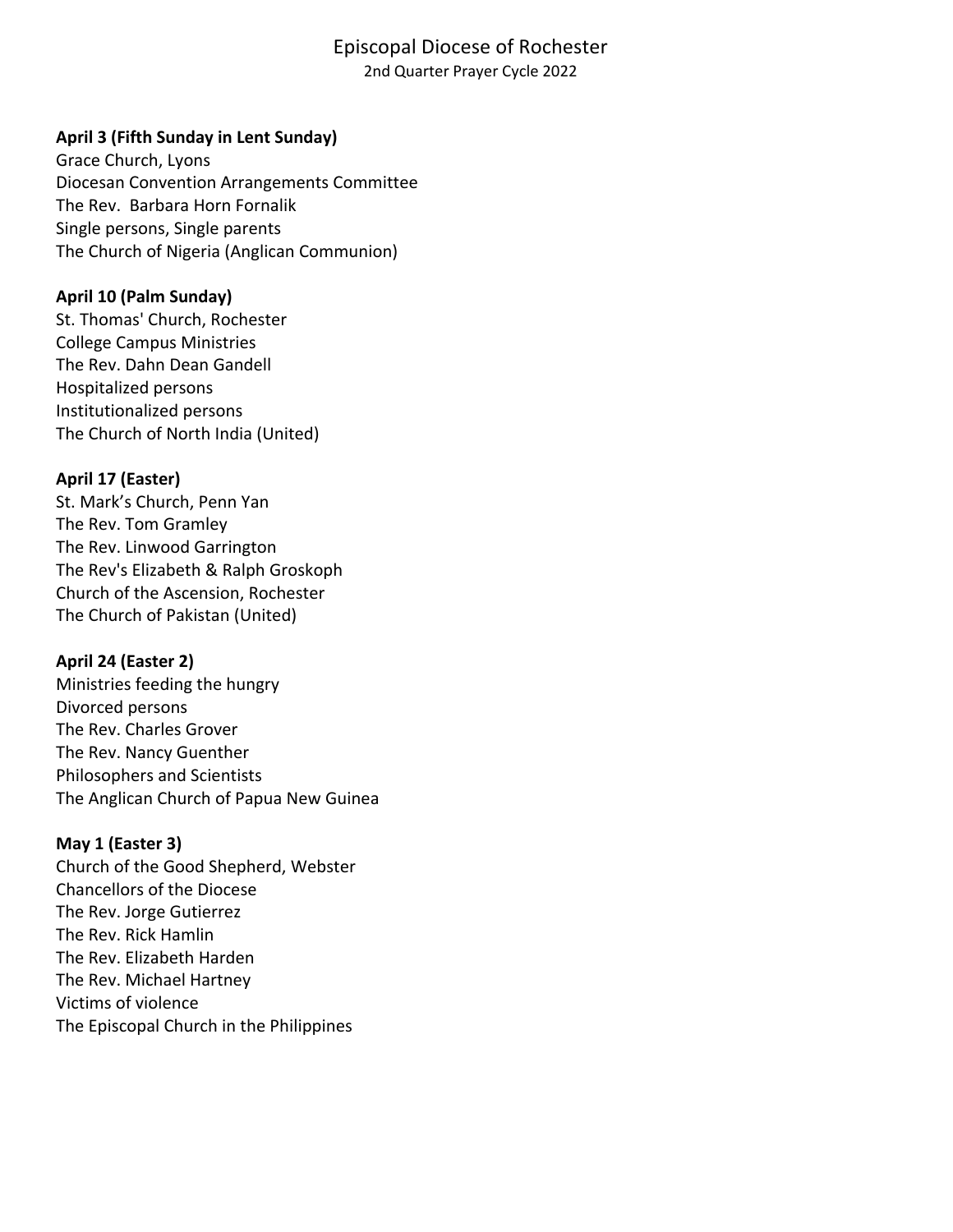### Episcopal Diocese of Rochester 2nd Quarter Prayer Cycle 2022

### **May 8 (Easter 4)**

All Christians throughout the world Committee on Nominations The Rev. David Hefling The Rev. Don Hill For the blind, the deaf and those hard of hearing Eglise Anglicane du Rwanda (Anglican Church of Rwanda)

### **May 15 (Easter 5)**

Trinity Church, Greece Province II The Rev. Michael Hopkins The Disciplinary Board For Refugees The Scottish Episcopal Church

### **May 22 (Easter 6)**

Trinity Church, Geneva The Rev. Deven Ann Hubert The Rev. Andrew Johnson For Graduates The Secretary General Church of the Province of South East Asia

# **May 29 (Easter 7)**

Trinity Church, Canaseraga Diocesan Human Resources Committee Dying persons, Bereaved families The Rev. Abi John The Rev. Louise Johnson-Toth Episcopal Relief and Development The Rev. Phil Kasey Unemployed persons The Church of South India (United)

### **June 5 (Pentecost)**

Church of the Good Shepherd, Savona The Rev. Suzanne Johnston The Rev. Rich Krapf The Rev. Michael Laver Prison guards, prison visitors The Anglican Church of Southern Africa